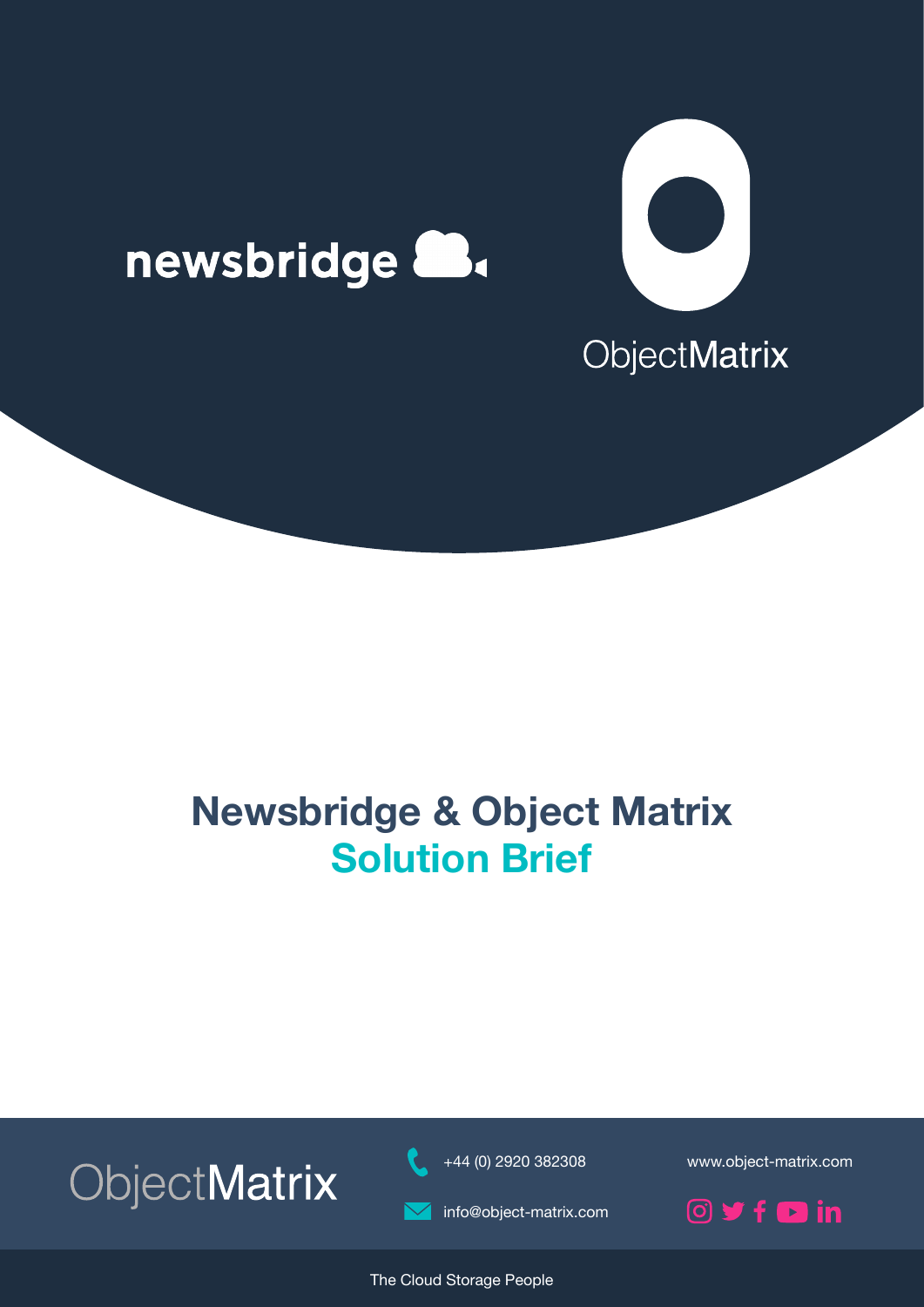# **Overview**

**Object Matrix, the leading provider of object storage solutions and media-focused cloud platforms to the media industry, have partnered with Newsbridge, a cloud-based platform for next-gen media valorisation designed by AI & cloud experts for Media and Sports Rights-Holders.**

Whether organisations are looking for a way to turn existing archives into a catalogue of fully indexed assets or monetise live workflows, the Object Matrix and Newsbridge partnership can help kickstart new revenue streams.

By utilising Object Matrix's MatrixStore Cloud solution, you can upload new assets or scan existing archives to create rich metadata using Newsbridge's powerful AI tools. Newsbridge is able to create and use proxies of your original assets that are stored securely on Matrixstore, which ensures your production workflows are faster than ever.



Newsbridge enables users to search for logos, faces, images, objects and even speech-to-text, and create clips and collections using their suite of clipping tools. By combining MatrixStore and Newsbridge you can turn even the oldest archive into monetisable content, all whilst increasing productivity and ensuring everything is securely stored.

The combination of Newsbridge and Object Matrix ensures your media is always secure in its original location and means your content is now searchable, reusable and available for long-term use and revenue generation.

**Newsbridge and Object Matrix enable you to connect your content to opportunities and unleash your archives through automatic multimodal indexing, enhancing the user-experience of a cloudbased object storage solution.**



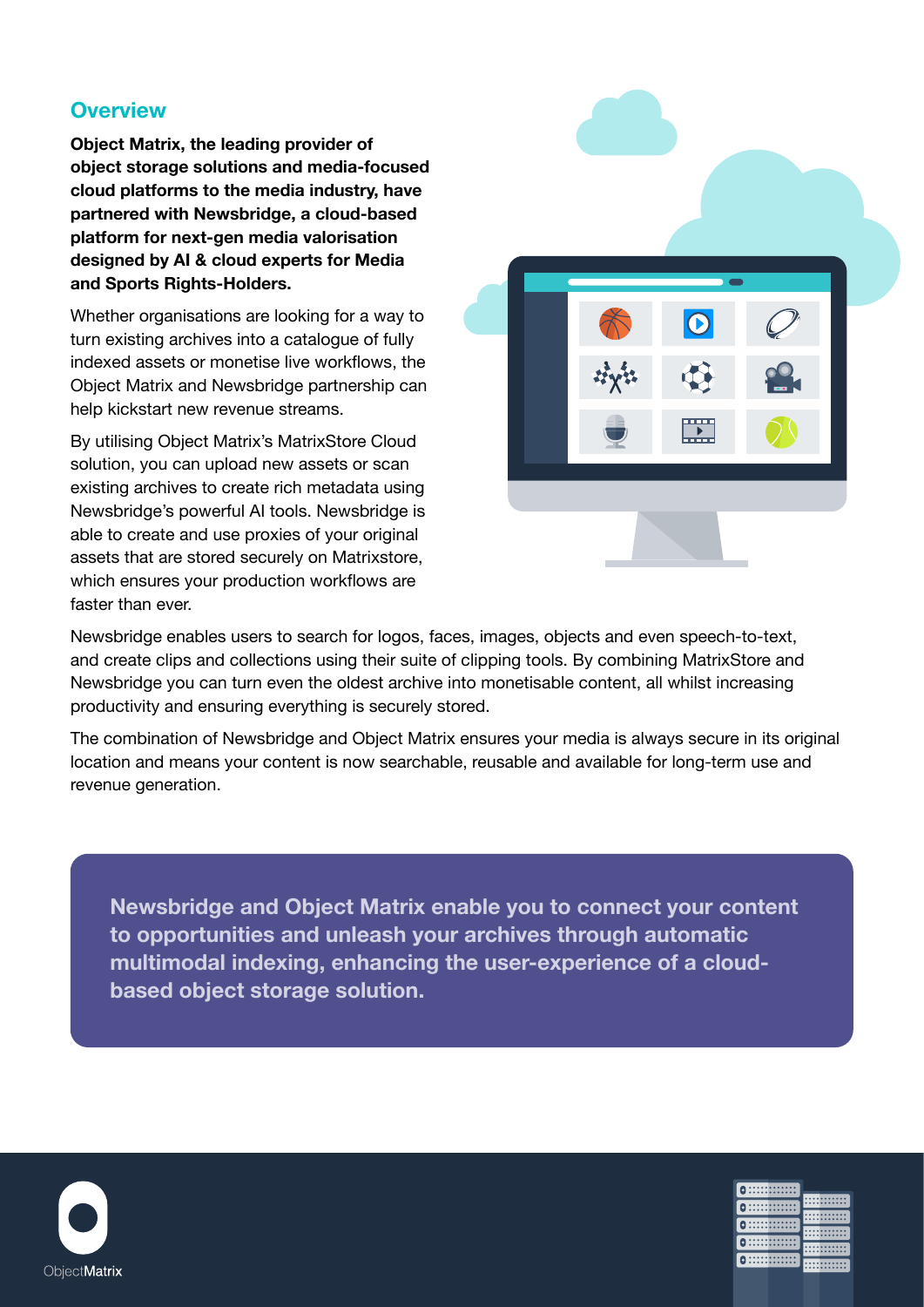# **Why MatrixStore and Newsbridge?**

The collaboration between both platforms helps speed up production workflows without compromising on the security of your assets. As more organisations take a hybrid approach to working from home and in the office it's more important than ever to keep production on track. The use of proxies keeps your original files secure and speeds up production, as well as being able to work with them from anywhere!

Empower your creative production teams to produce more content faster and without hidden costs. A seamless integration between MatrixStore and Newsbridge means your content can be uploaded, scanned, indexed, and then monetised quickly and efficiently.

## **Key Benefits of the Integration**

- Increased productivity
- Non-disruptive technology that is integrated into your current workflows
- Self-serving content from the archive increases operational efficiency
- No egress fees when downloading content from MatrixStore Cloud through Newsbridge
- Speed up workflows by using proxies of original content stored on MatrixStore

0:::::::::::::

0:::::::::::::

0:::::::::::::

0:::::::::::::

0 ::::::::::::::

**MANUTE** 

**MANUTE** 

**::::::::::::** 



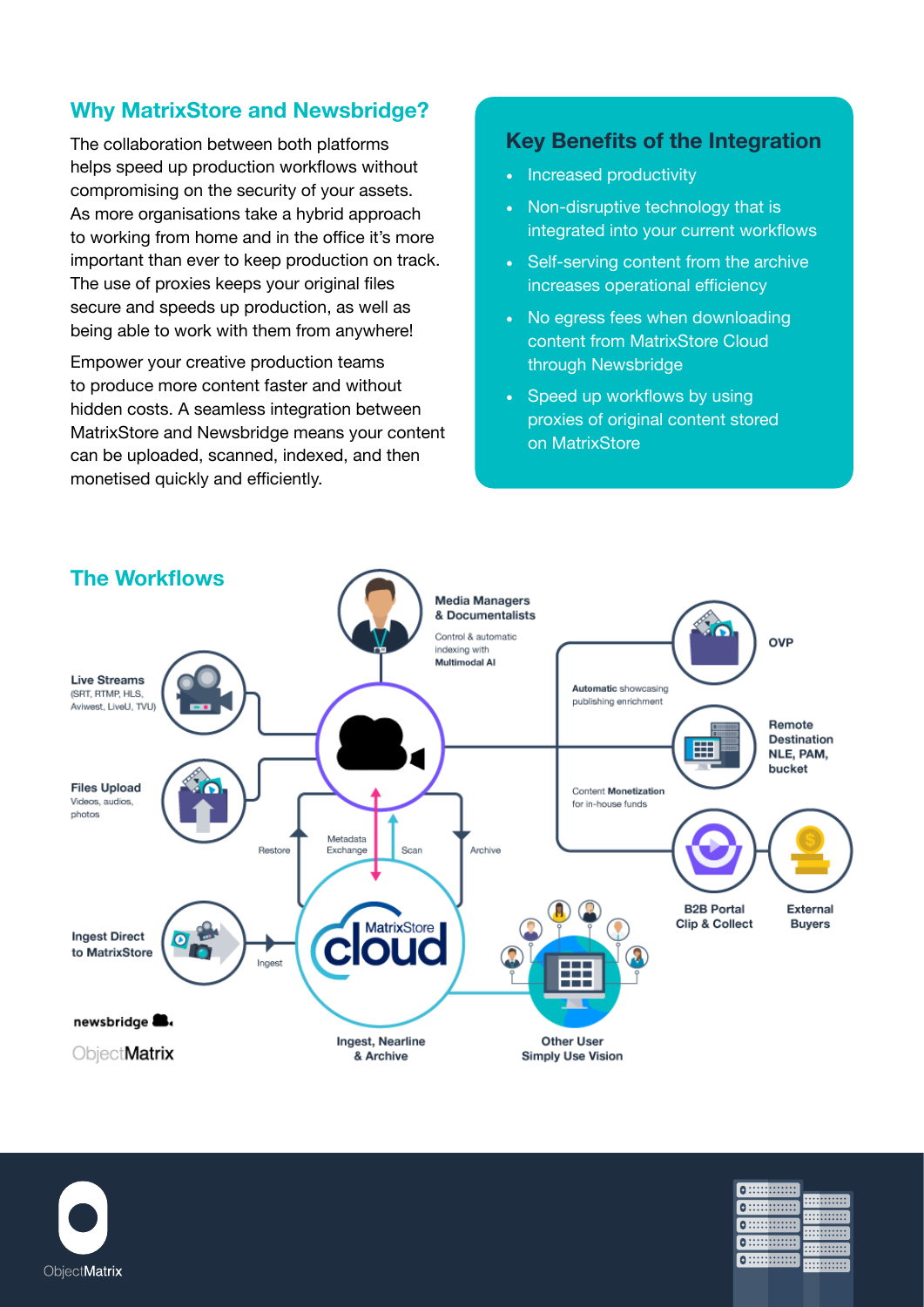# MatrixStore **OBJECT STORAGE**

# **MatrixStore**

MatrixStore is the leading media-focused object storage platform that benefits organisations, financially and operationally, by modernising video workflows and providing instant access to all media assets. Built on mature, feature-rich, and future-proof objectbased storage technology, MatrixStore delivers operational efficiencies, full digital content governance, multiple media-based workflows, and provides secure access to all archive content, from anywhere.



### **MatrixStore Benefits**

- Enables creative staff to self-serve access to content from anywhere, ensuring they can do more with the content you own
- Increases operational efficiencies reducing time spent managing media
- Enables you to work from anywhere, bridging the gap between talent and content
- Provides a fantastic return on investment (ROI), not only saving money through increased efficiency and productivity but also enabling new opportunities to generate more content
- Enables global collaboration and empowers creativity
- Non-proprietary formats ensure your content and metadata is portable and future-proof meaning no more vendor lock-in
- Digital Content Governance and cyber attack prevention ensures your assets and your customer's content are protected at the highest levels possible
- Limits disruption with built-in disaster recovery and business continuity meaning work continues should outages occur



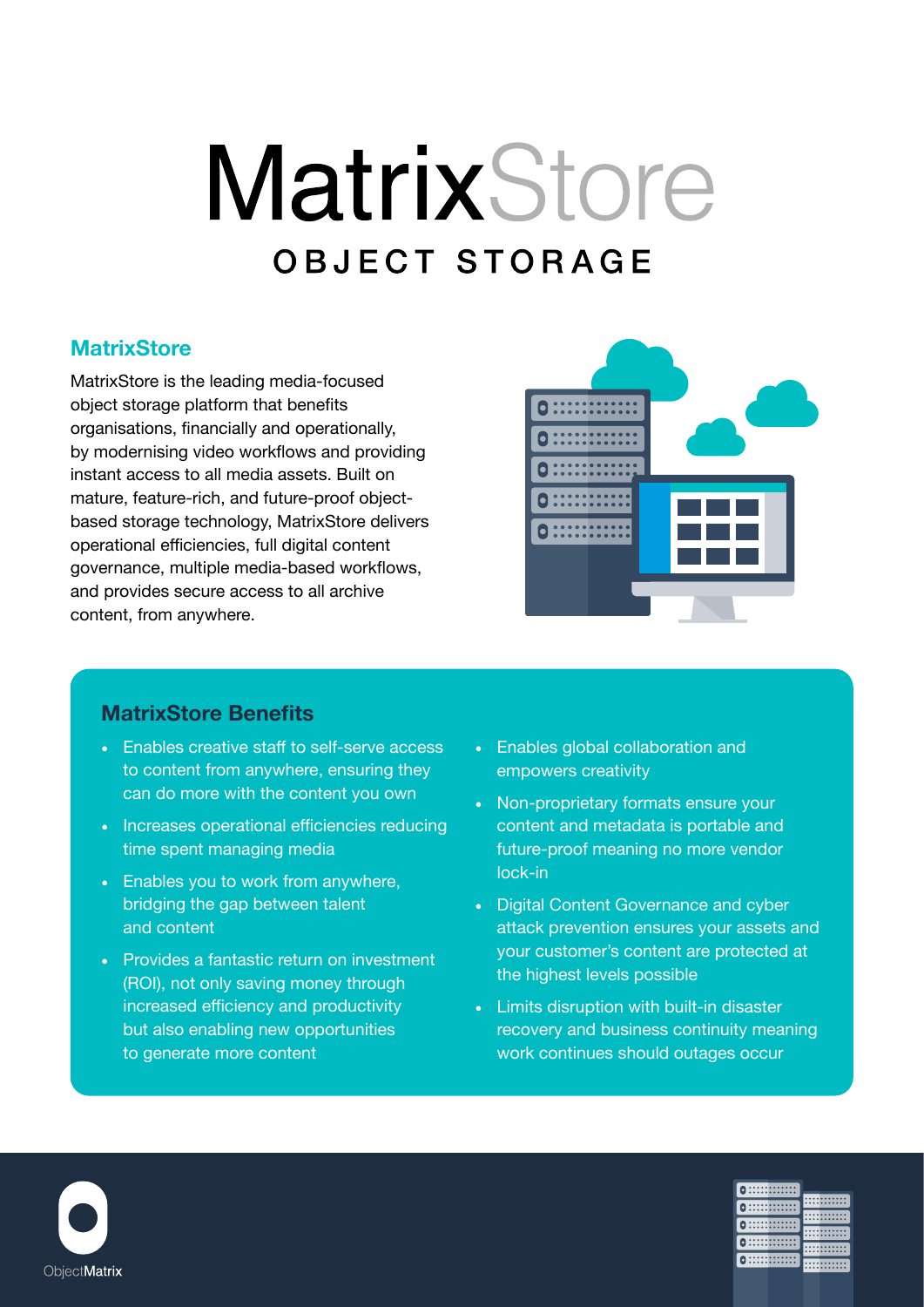# **MatrixStore Product Highlights**

- Intelligent data and metadata protection ensures you will always be able to find, use, and share your content with internal or external teams
- Unique Process in Place (PiP) functionality processes the data where it lives providing a platform to put AI at the heart of your workflows
- Access via API, MXFS, S3, SMB, NFS, FTP and Vision
- Direct file system access to your objects on Mac, Windows, and Linux
- MatrixStore works with the tech you work with ensuring a smooth and seamless integration into your daily workflows: Avid, Adobe, Vidispine, etc.
- Standard interfaces and formats ensure you are not tied into a proprietary platform (SMB, NFS, FTP, S3, and MatrixStore API access)

# **Newsbridge**

Newsbridge is a cloud-based platform for next-gen media valorisation offering Multimodal Indexing via Artificial Intelligence (AI). Taking into account facial, object and scene recognition with audio transcription and semantic context, Newsbridge provides unprecedented access to content. Whether it be media logging, archiving, monetising, or investigative research, the solution allows for smart media asset management.



#### **Newsbridge Benefits**

- AI-Powered Media Hub to ingest, store and manage your archives, rushes and live streams
- Newsbridge's Multimodal AI processes audiovisual content like Big Data, in near real time
- Production workflows reimagined… work collaboratively with live content, files or rushes directly in the cloud
- The one-stop shop to provide a unique clip & collect experience for external buyers, sponsors or partners
- Newsbridge's Multimodal AI cross-analyses multiple data sources to detect what's inside your rushes



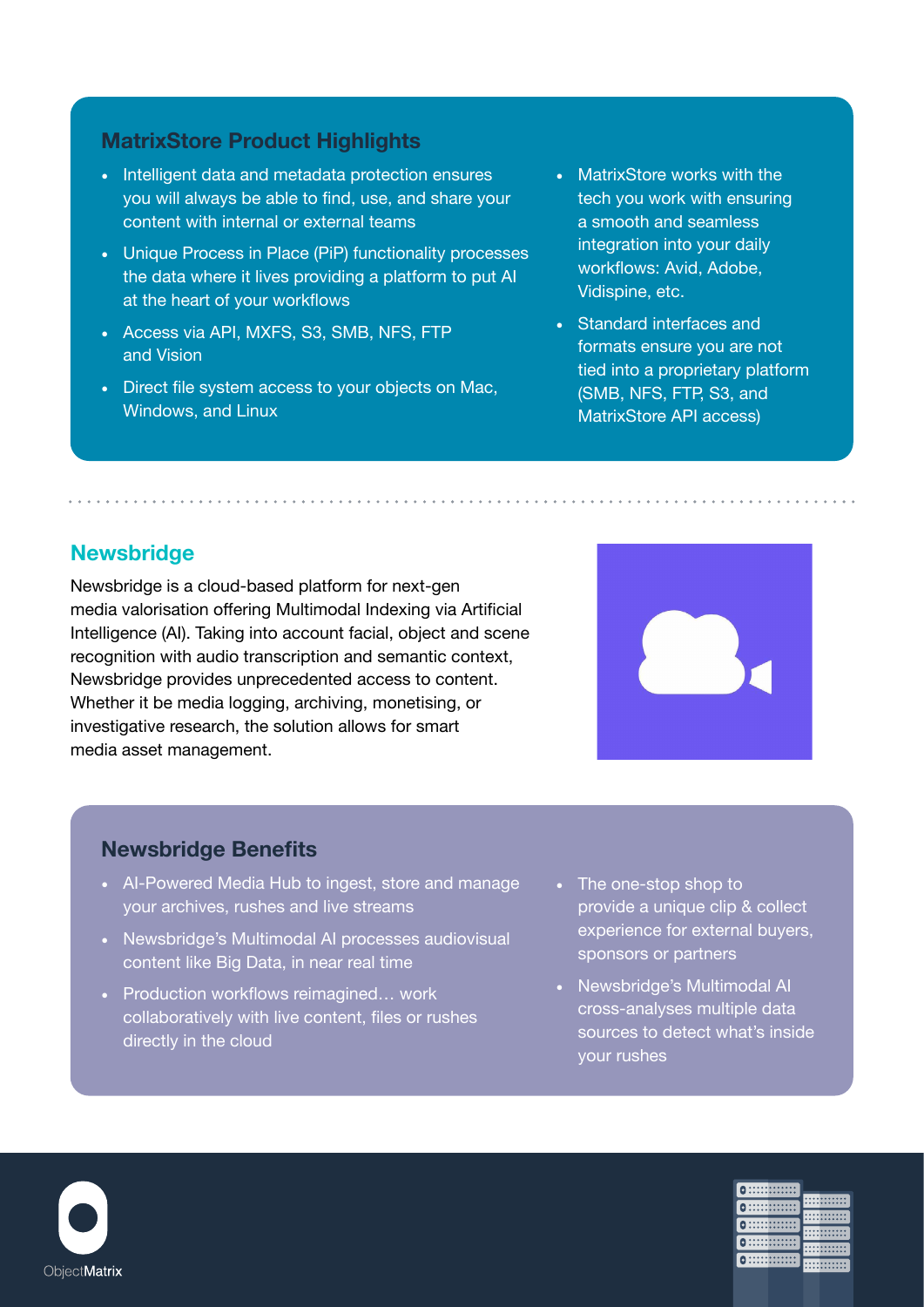# **Newsbridge Product Highlights**

- Ingest, collect, store, manage archives, rushes, live streams
- Auto-index your media assets via Multimodal Indexing AI
- Detect & cross analyse faces, logos, contexts, OCR, speech-to-text & translation
- Give users the ability to find media sequences they need for their story in seconds
- Valorize media assets by leveraging online collections to browse, search and view them
- Clip video highlights via our Advanced Clipping Tools and Speech-To-Cut™ functionality
- Centralize, work on and share your content via a shared cloud workspace
- Compatible with protocols: RTMP, SRT, TS, Aviwest Safestream, LiveU, TVU, Zoom
- Invite content buyers to Clip & Collect your assets and generate revenue
- Generate new revenue streams for your organization without going through an intermediate
- Integrations with industry standard tools & platforms for an easy end-toend production workflow: Avid®, Adobe Premiere®, Final Cut®, BlackBird®, Easylive®, ObjectMatrix®, Youtube®, **Dailymotion®**



| $\circ$        |  |
|----------------|--|
| $\circ$ :      |  |
| $\circ$ :      |  |
| $\bullet$ :::: |  |
| 0 : :          |  |